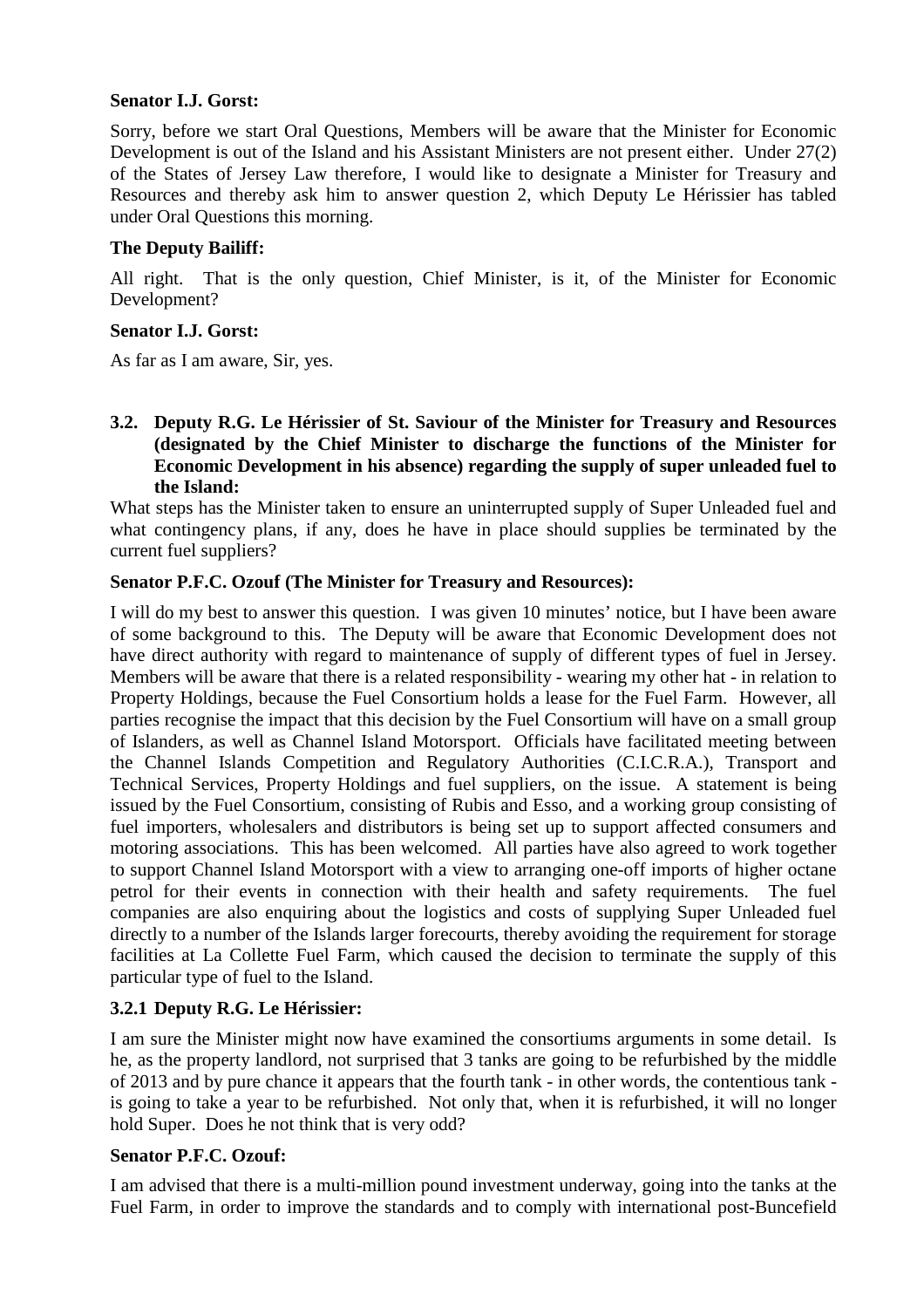regulations. There is significant investment required in the tanks. It is the tank that is currently holding this type of fuel, the Super unleaded fuel, that is needing to be repaired and the Fuel Consortium made the decision - it seems to me a sensible decision in light of these maintenance requirements - to safeguard the supply of, and the storage of appropriate quantities of fuel, for what is effectively the vast majority of the fuel requirements of Jersey. This is, while important to a minority group of people, obviously a small amount of the total supply in Jersey.

# **3.2.2 Deputy G.C.L. Baudains:**

With the Minister wearing his Economic Development hat, I wonder if he could assist here, because it does seem to me that the fuel companies have been treating their customers with disrespect. It is more an economic issue than a supply issue. Could he tell us why the J.C.R.A. (Jersey Competition Regulatory Authority) has not been more active than they have? I have read the minutes of the meeting of 15th February. Has the Minister read those minutes and is he satisfied with the performance of the J.C.R.A.?

## **Senator P.F.C. Ozouf:**

I am not sure that I can speak for the Minister for Economic Development, but having been the previous Minister for Economic Development and having set up the J.C.R.A., I have indeed read the minutes and I am satisfied that the J.C.R.A. moved into action, putting in the appropriate communication with individuals, facilitated the meeting and are trying their best. However, this is an issue which is clearly falling in between a number of stools. The J.C.R.A. does not in itself have the ability - as far as I understand them to be - to require the Fuel Consortium to deliver this type of fuel. Neither is there currently a service level agreement between the States and the fuel companies to supply this type of fuel. I can inform Members that with regard to new lease for the Fuel Farm - the original lease was signed in 2007. It expires at the end of 2016 - we had a discussion at the Treasury yesterday, at the extent to which we would be working with Economic Development, and other interested government departments, and the J.C.R.A., to see whether or not it is appropriate - and I cannot promise it - to put in place service level agreement in any discussions with a new Fuel Farm lease which is under discussion and would commence in 2016.

# **3.2.3 Deputy S.G. Luce of St. Martin:**

Notwithstanding those meetings and the J.C.R.A. involvement, is the Minister satisfied in regard to the period of notice that the fuel companies have given for the withdrawal of Super Unleaded fuel? Is he satisfied that the public of the Island have had enough notice?

# **Senator P.F.C. Ozouf:**

I think that is a very good question. Clearly the notice period that was given was not very long but I really cannot comment as to whether or not that was right in the circumstances, given what I am advised are issues in terms of important maintenance that are happening in relation to the fuel storage tanks. I understand there is a further meeting which a number of Members have been invited to, of which then Members individually will have the opportunity of asking and putting those points to the fuel companies, and they will make their own minds up about whether or not their behaviour has been unreasonable.

## **3.2.4 Connétable P.J. Rondel of St. John:**

Given the multi-million pound investments that are required, some years ago, the Minister may recall, when we had the committee system we used to meet regularly in France, and it was floated at that time that the French authorities in Normandy were quite keen for us to have a fuel farm, or similar, over in France and a pipeline to Jersey. Has that been explored in recent times, given that it would be advantageous to us? It would free up our land and have an oil line and gas line over to the Island.

## **Senator P.F.C. Ozouf:**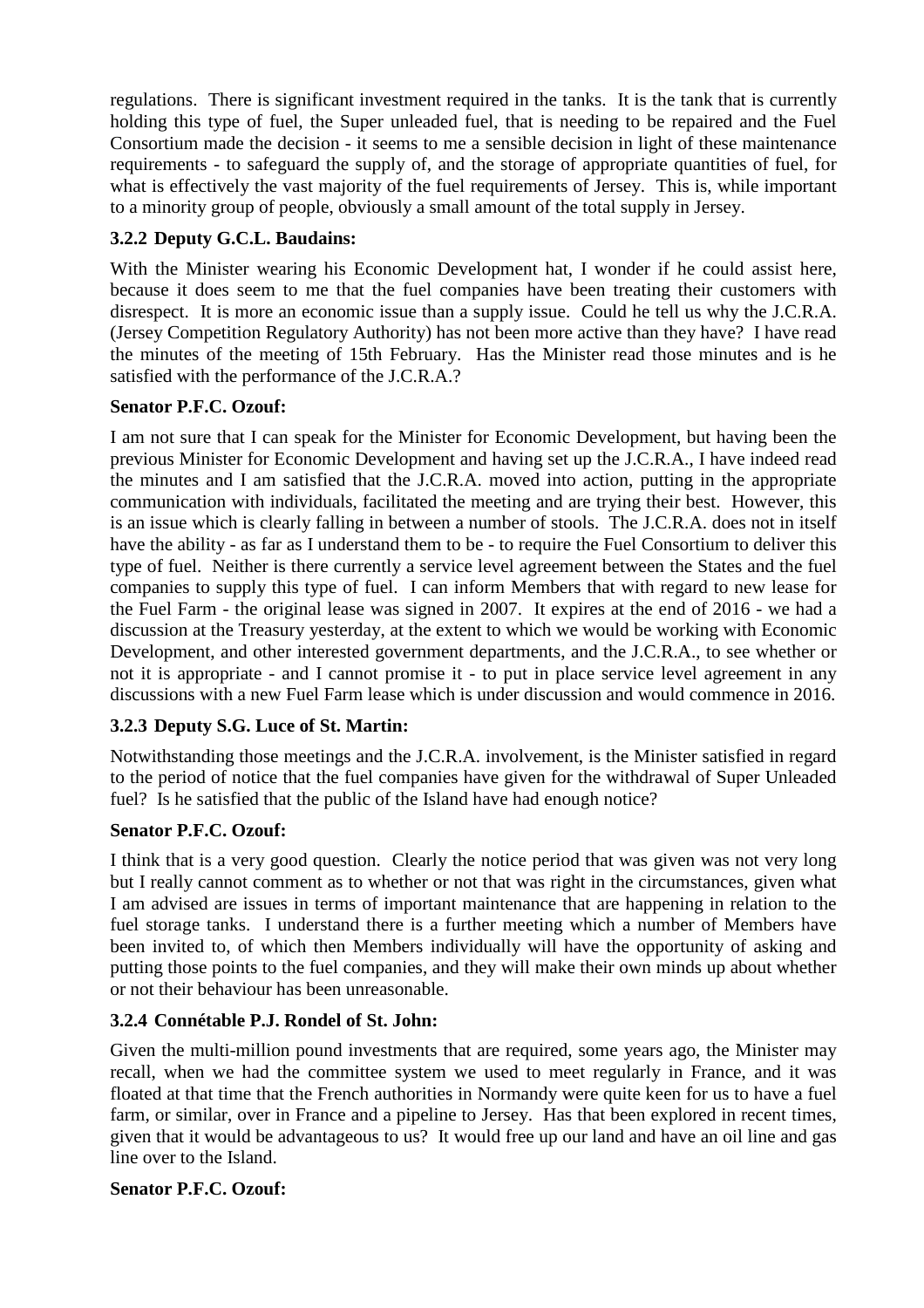There are many Members of which the Connétable of St. John is one, who look back at the committee system with rose-tinted spectacles. There were perhaps many opportunities to discuss. The fact is, that I would remind the Connétable - and I am happy to forward him the report - the Minister for Planning and Environment is currently consulting on an energy policy. A White Paper was, I think, distributed to Members of which energy supply and energy security is a part. My own reading of that report, and the conclusions, is that a pipeline - a gas pipeline is not affordable. It has been put forward as a suggestion, but I do not think it is affordable. I understand that there have been suggestions of a fuel pipeline too, but I just do not think that they are realistic given the market size of Jersey. But, I am happy that Planning and Environment can update the Connétable as to whether or not those things are realistic. I think it is important that we do not raise expectations on things that are simply not deliverable because of the unfortunate cost relative to the size of the Jersey market. I know he is not going to be delighted about that but I am sorry.

## **3.2.5 The Connétable of St. John:**

Supplementary? If the Minister can find millions of pounds to be wasted on Gigabit Jersey - as we have seen in the last few weeks - could he not look again in earnest at what I have said, because there was some positive work done at the turn of the century, whether it was under the old system or under the new system? Because whilst the Minister may not like to look back and see what was done successfully, possibly it is time he started looking in the past to see what he could bring forward to the future?

### [10:00]

## **Senator P.F.C. Ozouf:**

I recall a meeting held last week when we were discussing the airport, and the Connétable suggested we should be following Madeira in relation to a 200-metre extension to the airport. I researched that and found out that the cost of any 200-metre extension, quite apart from having problems with the Connétable of St. Peter and his Parish church, would cost 300 million Euros. Sometimes these things are good in aspiration but we just simply cannot deliver. So I dismiss and do not accept the unfair and unjustified comments about the important investment in infrastructure in regards to Gigabit Jersey. I absolutely want to invest in infrastructure, but it has to be cost-effective and efficient and I am happy to debate the issues with the Connétable.

## **3.2.6 Senator L.J. Farnham:**

The Minister partially answered the question, when he stated that a new lease was about to be issued. Would he not agree, given what he said, that it is a good opportunity now to attach a schedule or service level agreement to this? Will he try hard to do that, because the distribution of fuel is such a key product for the Island? Secondly, one final small question on the end of that. I have been informed by an officer of the Economic Development Department that it is perhaps possible that Super Unleaded fuel, as it is known, is likely to be phased out worldwide over the next few years. Could he just comment on that, please?

## **Senator P.F.C. Ozouf:**

The answer to the first question is "Yes". Secondly, I am afraid I cannot be described as being a "petrol head" and I do not understand the extent to which there is … but I do understand that there are changes in the fuel market, notably the rise of ethanol and other organic-based fuels that is an issue. These are issues which can be discussed at the meeting which is going to be held, I think, on 8th March, where Members can ask the fuel companies effectively what the evolution of different fuels are. I hope I have been at least partially successful in answering something that is not within my portfolio?

## **3.2.7 Deputy R.G. Le Hérissier:**